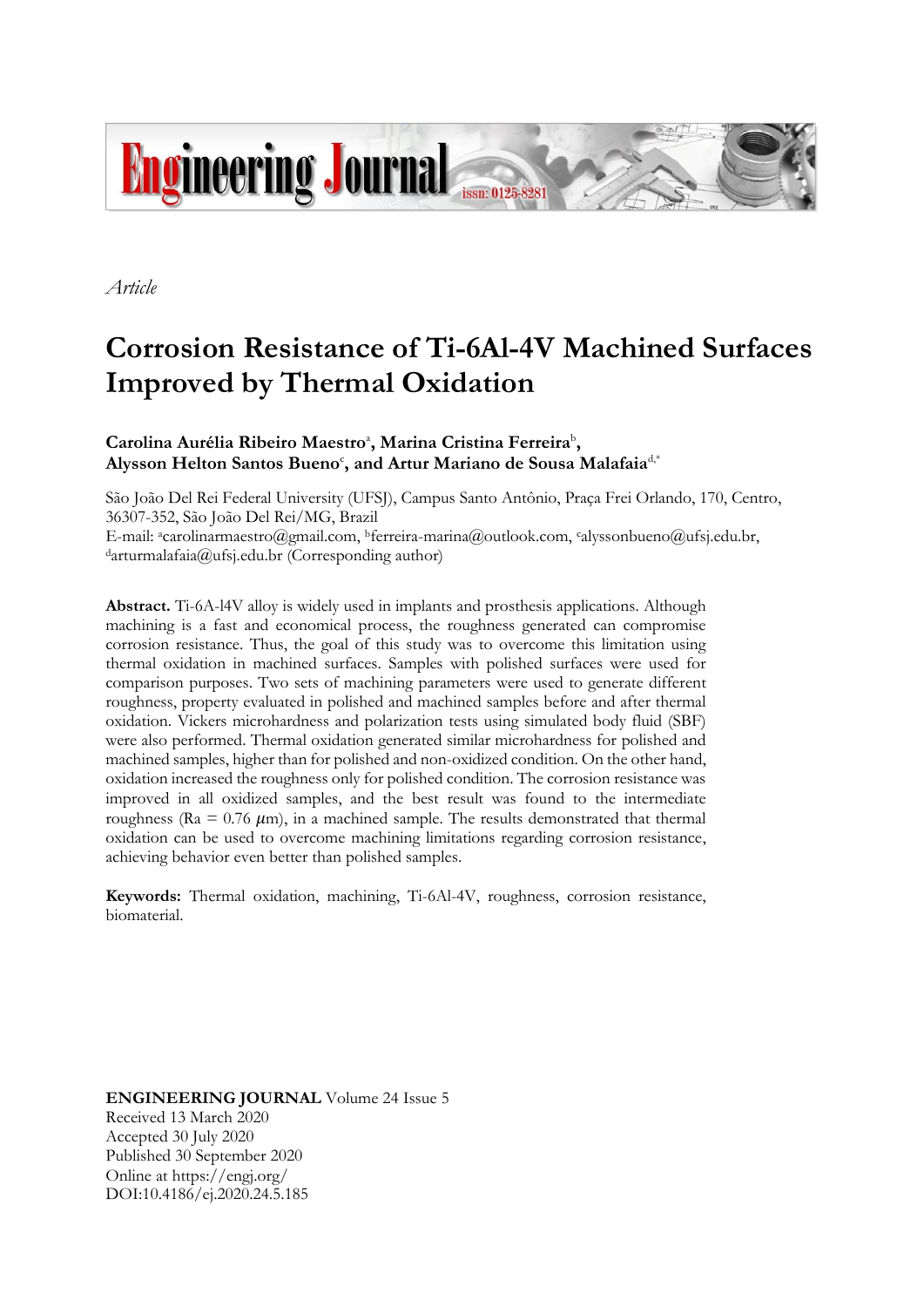#### **1. Introduction**

Titanium and its alloys are widely used in the aerospace, chemical, automotive and biomedical industries. This is possible due to its excellent chemical and mechanical properties, such as its low density, high mechanical resistance, formability and machinability, low chemical reactivity, excellent resistance to corrosion and biocompatibility. Regarding biomedical application, titanium is present in orthopedic and orthodontic components, with Ti-6Al-4V being one of the most used  $\alpha + \beta$  alloys currently [1–4], including developments in new manufacture techniques using laser to achieve structured components and promoting better mechanical properties [5–7].

Pure titanium is an element that has allotropy, and may have a compact hexagonal structure, called α phase, or a body-centered cubic structure called β, depending on the temperature to which it is exposed. The  $\alpha$  phase is stable at room temperature, while the β phase is stable at temperatures above 882 °C. Therefore, some alloying elements are added with the intention of favoring the formation of one phase, or even both phases, at room temperature. In the case of the Ti-6Al-4V alloy, aluminum acts to stabilize the  $\alpha$  phase and vanadium stabilizes the  $\beta$ phase, allowing the existence of an alpha + beta alloy [8]. Alloys of this nature have better properties when compared to alloys containing only one of the phases, presenting a combination of the best properties of each of these phases. For example, an  $\alpha + \beta$  titanium alloy with aluminum in its composition has a lower density than pure titanium or a beta titanium alloy. This occurs as the specific mass of aluminum is almost half of the specific mass of titanium. In addition,  $\alpha + \beta$  alloys have good resistance to corrosion, fatigue and fracture [9].

Regarding biomedical demands, one must be aware of the requirements that will be imposed on the implanted material to an adequate selection. The superficial morphology of the implanted material is directly related to cell integration and the non-rejection of the material in the post-implantation period [10]. Adequate cell growth around the implant, as well as the absence of inflammation caused by the release of ions in the body, are directly related to the physical-chemical properties of the material's surface, being hardness, roughness and corrosion resistance in fluids the most important. Thus, several techniques of superficial modification have been used in order to guarantee the success of the implant [1, 11–13], as they have an important impact in the human tissue's response [14, 15].

These surface modification techniques can have a chemical, physical or mechanical character [11]. The physical technique most widely used is thermal oxidation. This is because it is a technique of simple execution and low cost, which creates a stable and adherent ceramic oxide film composed mainly by  $TiO<sub>2</sub>$  (rutile), and promotes the improvement of the corrosion, wear and biocompatibility properties of the material [16–22]. The temperature and time range suitable for thermal oxidation in Ti-6Al-4V alloy was investigated by Kumar et al. [16] who evaluated temperatures between 500 and 800 °C, in periods between 8 and 48 hours, aiming to increase the corrosion resistance in simulated body fluid. Through electrochemical tests they determined the treatment at 650 °C, for 24 h as the most appropriate. In a previous study [17], our group demonstrated that thermal cycles could be an alternative to isothermal oxidation, suggesting control of roughness surface and better corrosion resistance in Ti-6Al-4V, oxidized at 650 °C. For the same alloy, Wang et al. [18] demonstrated improvement in biotribological and corrosion behavior after thermal oxidation at 700 °C. Mohammed [19] oxidized Ti-15Zr-12Nb at 450, 650 and 850 °C, observing increase in roughness, microhardness and wear resistance, due to a high-quality oxide layer formed.

The biocompatibility of thermally oxidized titanium was also investigated, showing interesting results. Wen et al. [20] observed high wear resistance and higher cell adhesion in Ti-6Al-4V oxidized at 700 °C. García-Alonso et al. [21], testing the same alloy observed similar behavior between non oxidized and thermal oxidized at 500 and 700 °C regarding biocompatibility, with better cell attachment for the higher temperature. Finally, Saldaña et al. [22] demonstrated that Ti-6Al-4V oxidized at 500 and 700 °C decreased the Ti and Al ion release in a cell culture medium, improving the biocompatibility, as higher levels of Ti ion release can generate poor cell proliferation and differentiation, while Al ion release was related to neural diseases. Finally, due to the rutile properties, it was also employed on stainless steel as coating, improving biocompatibility characteristics [23].

In relation to surface mechanical changes, machining is a technique that can be used due to the good machinability of titanium and its alloys and the possibility of obtaining a surface with a relatively low roughness value by this process. A less rough surface finish is important for bio applications, as it guarantees less surface friction, thus reducing the corrosive process [11, 24]. A study conducted by Ribeiro Filho et al. [24] evaluated the resistance to corrosion, in simulated body fluid, of the Ti-6Al-4V alloy with different surface roughness generated by different machining parameters, demonstrating by the statistical method of response surface that an optimum surface roughness value Ra would be 0.768 μm and that with this value it would be possible to obtain a corrosion current density 18.8% lower than for the values obtained in the studied surface roughness range (values greater than that determined).

Thus, although machining is a practical and efficient method of shaping titanium parts and implants, the roughness left by the process can limit the corrosion resistance of these materials. For comparison, all the researches cited here, related to thermal oxidation [16–22], performed the treatment in polished samples, to guarantee a low roughness. Therefore, the objective of this study is to generate surface roughness values close to the optimum value found by Ribeiro Filho et al., [24] through machining of the Ti-6Al-4V alloy and later use the thermal oxidation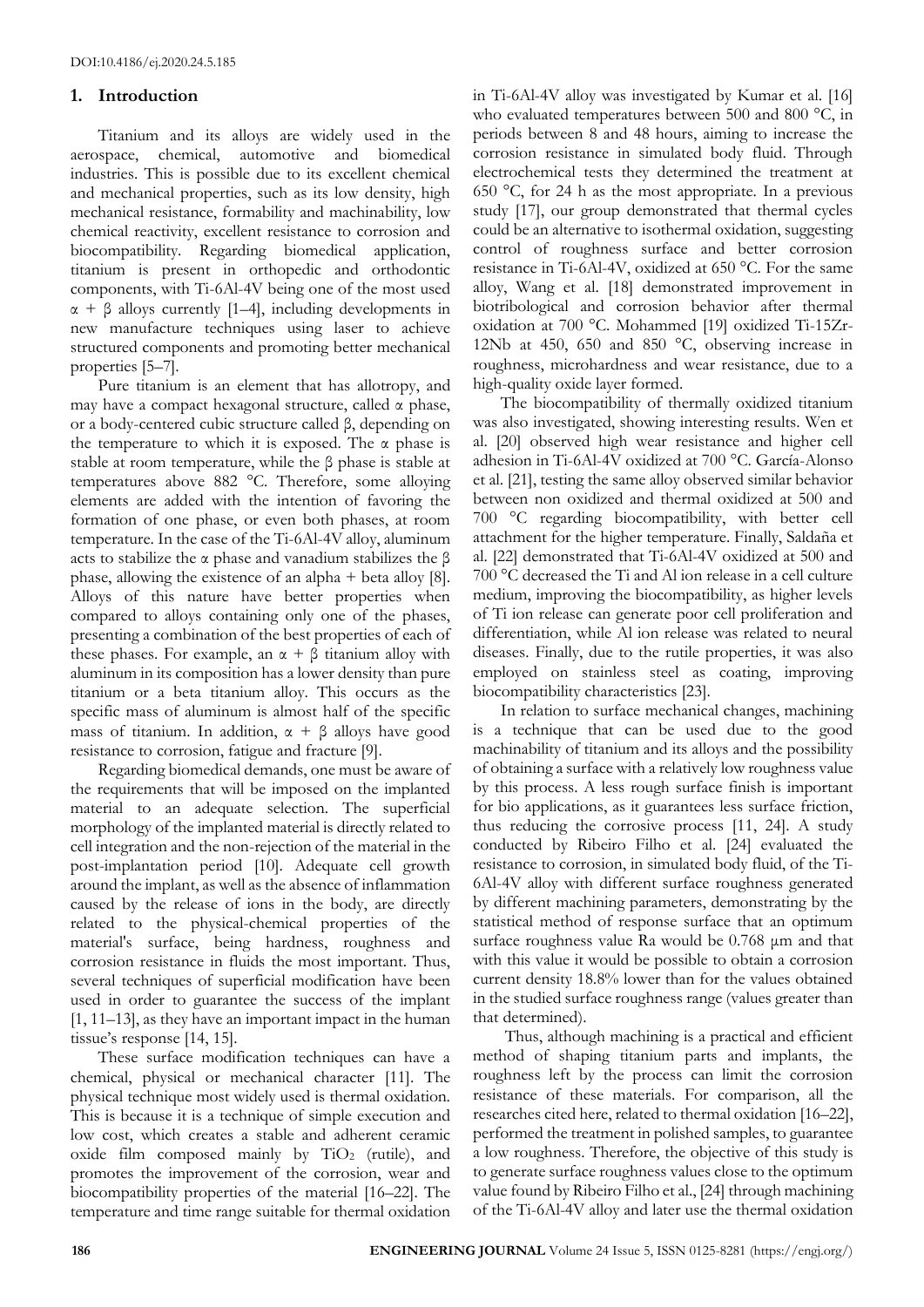technique on the obtained surfaces, aiming to obtain better properties for its use as biomaterial as well as to evaluate the corrosion resistance of the samples in simulated body fluid, comparing to polished and polished and oxidized samples.

# **2. Materials and Methods**

Figure 1 summarizes the methodology steps that will be fully described in the following subsections.



Fig. 1. Methodology flowchart scheme detailing the main procedures employed in the present study.

### **2.1. Sample Preparation**

Ti-6Al-4V samples were extracted from a cylindrical bar with approximately 17.25 mm in diameter. The samples were cut slowly and with plenty of refrigerant fluid to avoid the material heating. For EDS analysis a sample was mounted in resin and then sanded with silicon carbide sandpaper until 1200 grit, polished with 1 μm alumina suspension and chemically attacked with Kroll reagent (100 ml  $H<sub>2</sub>O$ , 5 ml  $HNO<sub>3</sub>$  and 3 ml HF). Prior to thermal oxidation, the samples were chemically attacked to remove any type of impurity from the surface as also the native passive oxide layer. For the attack the samples were immersed for approximately 60 seconds in a solution at 40 °C, composed of 35 vol.% HNO3, 5 vol.% HF and distilled water.

Regarding surface finishing, the samples were sanded (until 1200 grit SiC paper) and polished  $(1 \mu m)$  alumina suspension) as reference. For samples that have been oxidized, besides the surface polishing finishes already presented in previous study [17], two sets of machining parameters were chosen in order to produce surfaces with roughness close to the optimum point found by Ribeiro Filho et al. [24], where Ra assumed a value of 0.768 μm. Due to the fact that the samples studied by them [24] have been turned and the samples of this study have been produced by a bar cutting and later faceted, the machining parameters adopted in that study (depth of cut, cutting speed, feed and rotation) could not be used. Thus, the required roughness was found through attempts. After finding the parameters set for Roughness 1 (around 0.768 μm), the rotation, depth and cutting speed were kept constant and the feed rate was increased to generate a higher roughness finishing. The samples were faceted on a conventional ROMI lathe using the CNMG 120408 cutting insert. The machining parameters used are shown in Table 1.

Table 1. Machining parameters used to prepare samples surface.

| Condition   | Cutting<br>Depth<br>(mm) | Feed<br>mm<br>`min <sup>/</sup> | Rotation<br>(rpm) | Cutting<br>Speed<br>$\mathbf{m}$<br>min |
|-------------|--------------------------|---------------------------------|-------------------|-----------------------------------------|
| Roughness 1 | 0.2                      | 0.119                           | 1050              | 66                                      |
| Roughness 2 | 02                       | 0.166                           | 1050              | 66                                      |

## **2.2. Surface Oxidation**

The isothermal oxidation treatments were carried out in samples polished and machined at 650 °C for 24 hours, followed by cooling inside the oven, to avoid high thermal stresses. These thermal oxidation parameters were chosen because they provided the best corrosion resistance for Ti-6Al-4V alloy, according to Kumar et al. [16], in a study where thermal oxidation treatments were carried out with different durations and temperatures, and were also the parameters used in our previous research [17], comparing isothermal and cyclic oxidation treatments.

39 °C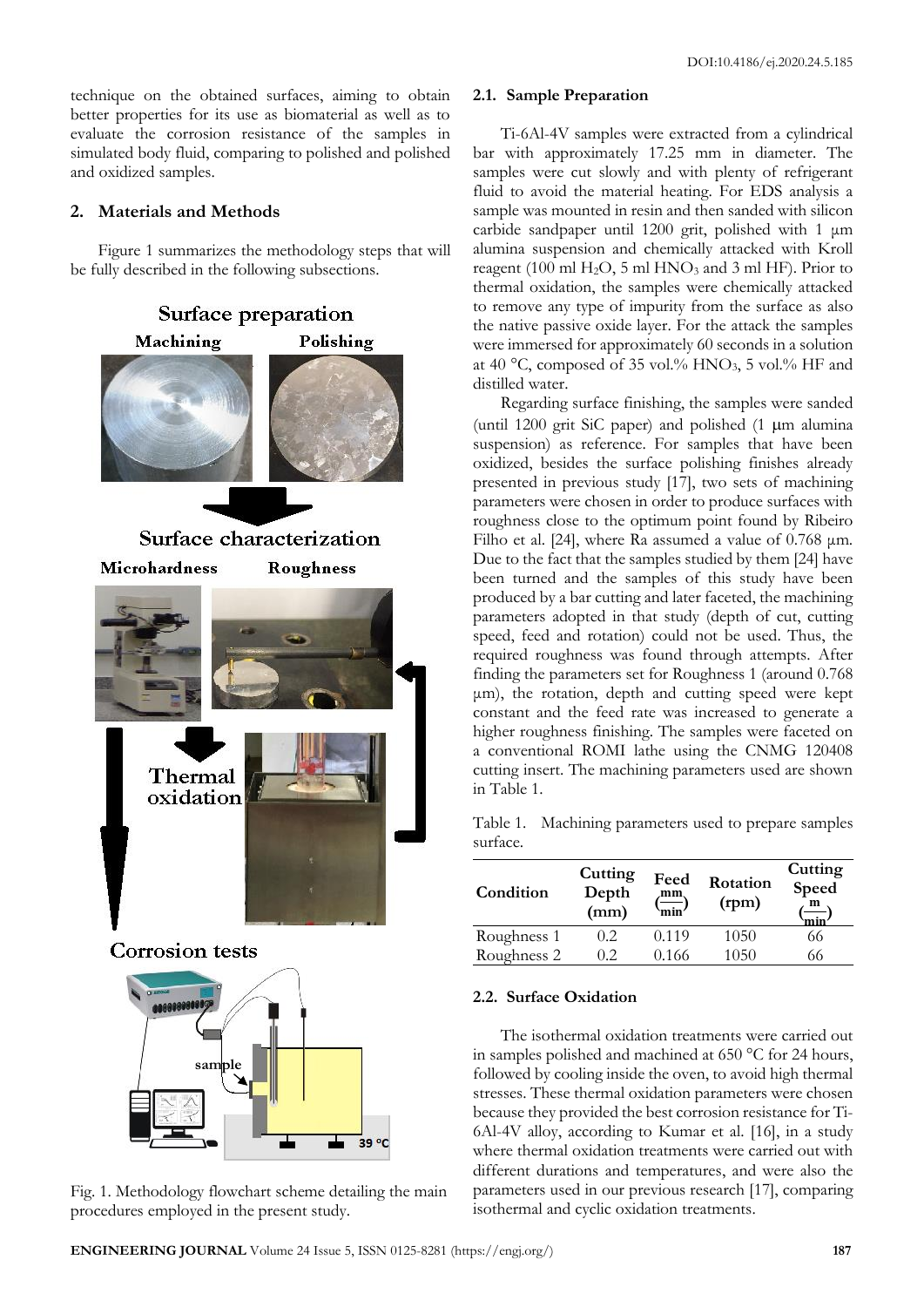#### **2.3. Roughness and Microhardness Measurements**

Vickers microhardness was determined for thermally oxidized samples with all surface finish conditions and for polished and non-oxidized samples. The measurements were performed using a microdurometer Mitutoyo model MVK G1 with a pyramidal indenter with a square base, applying a load of 0.2 kg for 20 seconds. Five measurements were made in each sample for all conditions, then the mean and standard deviation were calculated.

Ra roughness was also evaluated on the surface of machined samples oxidized and not thermally oxidized using a Taylor Hobson® profilometer model Form Talysurf Intra. The measurements were performed with a cutoff of 80 μm and a length of 5 mm. For all samples, five measurements were taken to determine the mean and standard deviation.

#### **2.4. Corrosion Polarization Tests**

Electrochemical polarization tests were performed using a flat cell in an Autolab Multi Potentiostat model PGSTAT101, platinum counter electrode, saturated calomel reference electrode and simulated body fluid (SBF) as solution with scan speed of 0.33 mV/s. The SBF solution was prepared according to the instructions present in Kokubo's study [25], and Table 2 presents the components as well as the quantity and order of addition in the solution. Two polarization curves were obtained for each condition evaluated and the best curve for each condition was used to be presented in the results.

Table 2. Components, their amounts and the addition sequence to prepare 1000 ml of simulated body fluid (adapted from [25]).

| Order | Reagents                             | Amount    |
|-------|--------------------------------------|-----------|
| 1     | NaCl                                 | $8.035$ g |
| 2     | NaHCO <sub>3</sub>                   | $0.355$ g |
| 3     | KCl                                  | $0.225$ g |
| 4     | $K_2HPO_4.3H_2O$                     | $0.231$ g |
| 5     | MgCl <sub>2</sub> .6H <sub>2</sub> O | $0.311$ g |
| 6     | $1.0M$ -HCl                          | $39$ ml   |
| 7     | CaCl <sub>2</sub>                    | $0.292$ g |
| 8     | Na <sub>2</sub> SO <sub>4</sub>      | $0.072$ g |
| 9     | Tris                                 | $6.118$ g |
| 10    | $1.0_M$ -HCl                         | $0-5$ ml  |

During the polarization tests, the sample was outside the cell, as shown in Fig. 1 and was exposed to the solution contained in the cell through a side hole with an area of approximately 1 cm<sup>2</sup> , containing a rubber ring. Chamfers were made on the edges of the samples to fix the potentiostatic cables directly on them. The SBF solution was maintained at  $39\degree C$  to simulate an extreme temperature situation in the human body. During the polarization test, the open circuit potential (OCP) was determined over 1 h, followed by a scan to 2 V above the

OCP at a rate of 0.5 mV/s. The option for using only the anodic branch was based on previous studies in titanium alloys, focusing on evaluate the degradation of the oxidized film [17, 24, 26, 27].

#### **3. Results and Discussion**

#### **3.1. Microstructural Characterization**

The evaluation of the microstructure and chemical composition of the alloy was carried out by means of scanning electron microscopy and EDS analyses, as presented in previous study [17]. Figure 2 shows a micrograph of the material's microstructure together with its chemical composition. The alpha phase represents the matrix of the material while the beta phase is in the form of dark lamellae. This differentiation can be clearly seen in the image. The analysis of the chemical composition of the alloy showed that although the amount of aluminum was within the range recommended by ASTM F136, the amount of vanadium was below the minimum required (3.5%). However, the study was carried out using this alloy since it had already been used in a previous study [17] with similar purposes. Furthermore, the vanadium does not take important role in the thermal oxidation of Ti-6Al-4V alloy between 500 and 800  $^{\circ}$ C, where TiO<sub>2</sub> was the main oxide reported in previous studies, with minor  $Al_2O_3$ formation in some cases, and never presenting vanadium oxides [16, 18, 21, 28]. Thus, as the analysis and characterizations performed here are strictly related to the surface oxide layer, this lower vanadium content was considered acceptable.



Fig. 2. Alloy microstructure observed by SEM and EDS analysis before heat treatments. (Taken from ref [17])

#### **3.2. Roughness**

The averages of Ra roughness measurements found after the machining and polishing processes, in the conditions before and after thermal oxidation, are shown in Fig. 3a. The presented values configure the general average of the values and the deviation for the samples in each condition. The polished sample showed a higher increase in roughness after oxidation. Since the growth of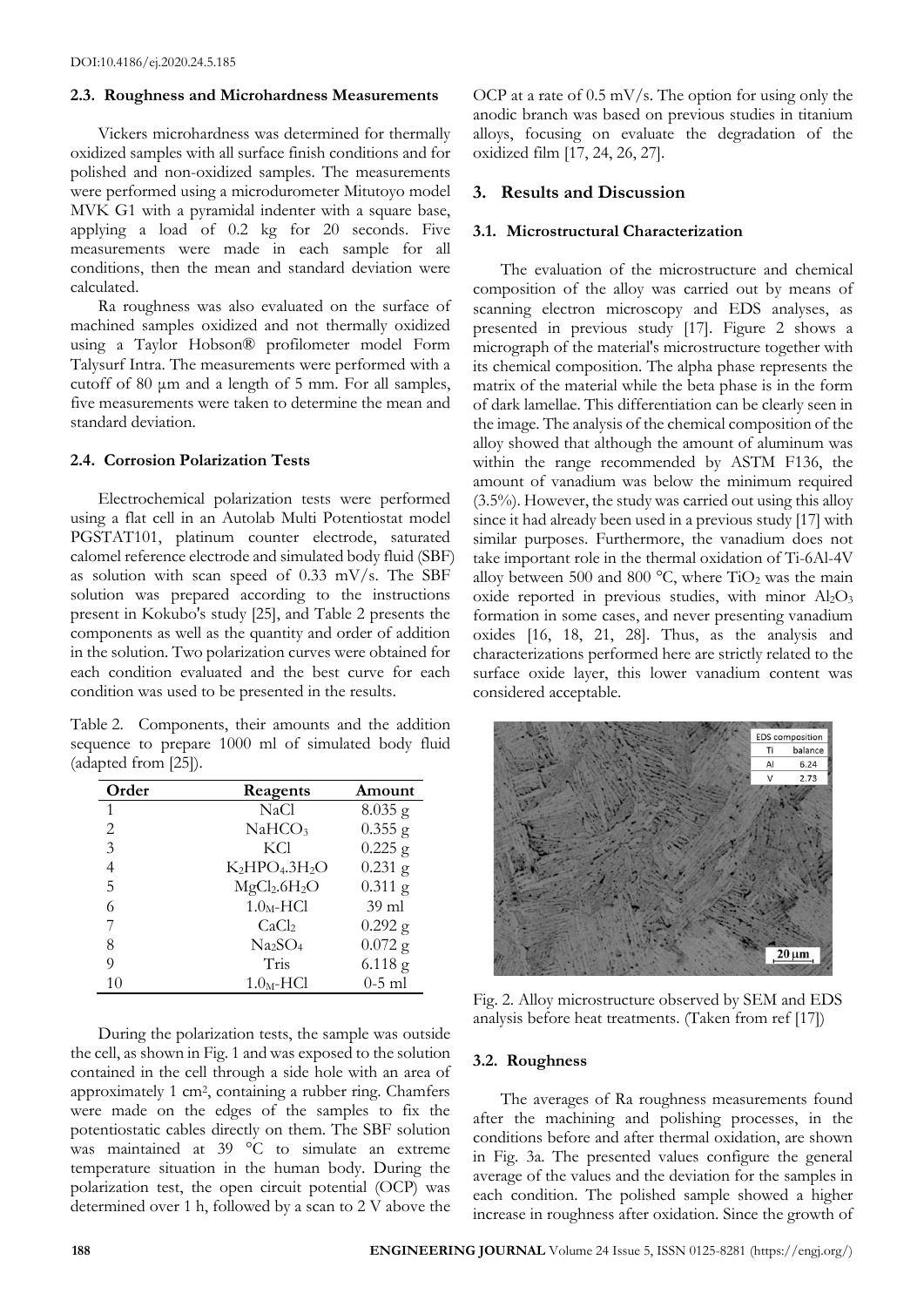the oxide occurs irregularly, this increase in roughness is due to the roughness presented by the oxide layer. According to the literature, the roughness of titanium oxide is proportionally related to the grain size of the material and both are directly related to the increase in temperature to which the material is exposed [29]. For machined samples, the thermal oxidation did not modify significantly the roughness, considering the deviation bars. As can be seen in Fig. 3b, the roughness profile measured, for a sample machined (Roughness 2) and oxidized, clearly follows the machining profile. After machining, a spiral profile left by the tool during turning is observed. In this way, the roughness measured radially in the sample passes by peaks and valleys left by the machining tool. Thus, after oxidation, the roughness variation was practically null, since the oxide was formed homogeneously in the peaks and valleys of the profile.



Fig. 3. Roughness analysis: a) Ra measurements for polished and machined samples before and after thermal oxidation and b) roughness profile observed for a machined and oxidized sample.

#### **3.3. Microhardness**

The increase in the microhardness is considered an important characteristic for biomaterials, especially for those that will constitute joint region implants, since these materials are subject to constant friction and this property can help prevent wear [26]. Figure 4 shows the microhardness values for the thermal oxidized and nonheat-treated polished samples. After thermal oxidation, there was a large increase in microhardness for all surface

finish conditions. Considering the standard deviation, which showed similar values after five measurements, for all samples, it can be seen that, after heat treatment, all samples showed the same level of surface microhardness, approximately 80% higher than the polished sample. This suggests similarity in the formed oxides, both in relation to morphology and in relation to the composition and demonstrates that the different roughness profiles did not influence the microhardness. In a previous study of our group, it was demonstrated by X-ray diffraction that the polished and oxidized sample had the formation of rutile [17], which must have occurred for all the oxidized samples in the present study, since the material and parameters of thermal oxidation were the same.



Fig. 4. Surface microhardness determined for polished, oxidized polished, roughness 1 and roughness 2 oxidized samples.

#### **3.4. Polarization**

Right after being implanted in the organism, the material is exposed to extracellular body fluids. Amino acids, proteins and the concentration of chloride ions in these fluids are able to corrode the material [1, 30]. Although titanium and its alloys have high resistance to corrosion when implanted, studies have reported the accumulation of titanium ions in tissues adjacent to the implant, suggesting the occurrence of corrosion of the material [1]. However, using thermal oxidation treatments it is possible to increase the corrosion resistance of titanium and its alloys [16, 17, 26].

To check the efficacy of thermal oxidation the material had its corrosion resistance in SBF assessed by polarization tests. Figure 5 presents the best polarization curves for each condition and it can be seen that up to approximately 1000 millivolts, all samples showed a passive region, which shows that the oxide film, from the heat treatment, had a protective character and considerably increased the corrosion resistance of the samples. After 1000 millivolts, the current density for the heat-treated samples started to increase while the current density of the untreated sample remained constant. The behavior of the curves for the three treated samples was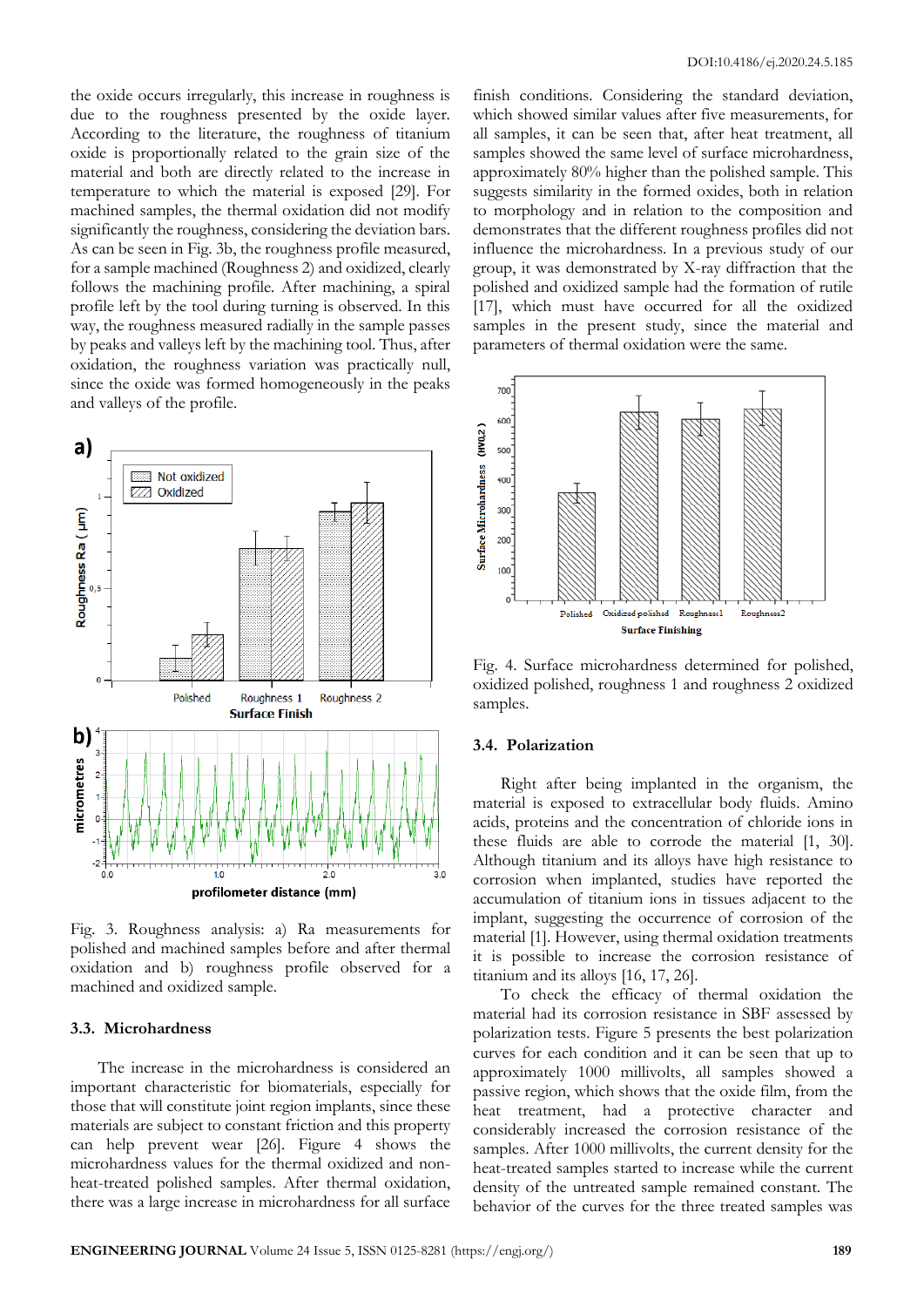similar, and for a current density of 1000 millivolts, the polished sample and the sample with Roughness 2 showed practically the same resistance to corrosion, while the sample with Roughness 1 showed a corrosion resistance superior to the others. In contrast, the untreated sample kept the film passive for larger potentials. This is probably since the passive film, naturally formed on the alloy surface, has fewer defects than the oxide film formed during heat treatment. Furthermore, in our previous evaluations [17] it was demonstrated that some pits were formed by differential aeration near the O-ring region. However, in real clinical application realities [16], there are no situations where high potentials are applied, thus, for the evaluated purpose, the treated samples showed a considerable improvement in corrosion resistance, as discussed in previous study [17].



Fig. 5. Polarization results for untreated and heat-treated samples using SBF solution.

When evaluating the influence of surface roughness on the corrosion resistance of oxidized samples, it is possible to observe that within the studied range, both for low values of Ra  $(0.24 \mu m)$  and higher values  $(0.92 \mu m)$ , there is a tendency of less resistance to corrosion when compared to intermediate roughness  $(0.76 \mu m)$ , although similar for both values. This result demonstrates that thermal oxidation can improve the corrosion resistance properties of Ti-6Al-4V alloy for samples with high roughness after machining, a factor mentioned as a limitation previously [24]. In addition, the best result found here was observed for the intermediate roughness tested, after machining and oxidation, overcoming the polished and oxidized condition. Despite a previous study by our group [17], evaluating thermal cycles to show that in the Ra range between  $0.17$  and  $0.35$   $\mu$ m, the lowest value generated the best corrosion resistance, in the present study, the Ra roughness of  $0.76 \mu m$  presented the best result. These results demonstrate that the thermal oxidation of machined surfaces can generate a higher resistance to corrosion of the Ti-6Al-4V alloy in SBF.

Table 3 shows the current average values 500 millivolts above the OCP for all samples. Once again, all heat-treated samples, regardless of the initial surface roughness, have greater resistance to corrosion than the untreated sample, with emphasis on the results presented by the curve of the sample with Roughness 1. Through the measured values of current density at open circuit potential (OCP) shown in Table 3, there was a decrease for the heat-treated samples. This suggests that the oxide film from heat treatments is more protective than the oxide film naturally formed on the material's surface, which causes substrate corrosion in the electrolyte. This improvement in corrosion resistance by the formation of a protective oxide film, by thermal oxidation has already been presented in the literature by several authors, among them Kumar et al. [16], who showed an increase in corrosion resistance in simulated body fluid, for the Ti-6Al-4V alloy after several isothermal oxidation routes. Although thermal oxidation is known to improve corrosion resistance in titanium alloys, the present research demonstrated that it can be used in surfaces with higher roughness obtained by machining.

Table 3. Corrosion tests data: values of polarization tests: open-circuit potential and density current 500 mV above OCP (I 500 mV).

| Sample<br>Condition | OCP, mV  | I 500 mV,<br>$A/cm^2$ |
|---------------------|----------|-----------------------|
| Polished            | $-7.92$  | $2.7x10^{-6}$         |
| Oxidized Polished   | 9.77     | $9.5x10^{-7}$         |
| Roughness 1         | $-36.01$ | $4.2x10^{-7}$         |
| Roughness 2         | $-35.24$ | $7.5x10-7$            |

# **4. Conclusions** .

Samples of Ti-6Al-4V with different initial roughness, obtained by machining (two sets of different parameters) or polishing, were oxidized isothermally at 650 °C for 24 hours. The main findings of the study are summarized below:

- All oxidized samples were compared with a polished sample, showing improvement in corrosion resistance and increased microhardness, due to the formation of an oxide layer.
- The surface roughness was evaluated, before and after oxidation, demonstrating that the heat treatment significantly increases the roughness of polished samples, from  $Ra = 0.12 \pm 0.071$  μm to 0.25±0.067 μm, but practically did not change for the machined samples, which were initially already higher,  $Ra = 0.76 \mu m$  or 0.92  $\mu m$ depending on machining parameters.
- The oxidized sample with intermediate roughness (Ra =  $0.76 \mu m$ ) showed better results than the others in terms of corrosion resistance. This suggests that surface roughness is directly related to corrosion resistance, not only for samples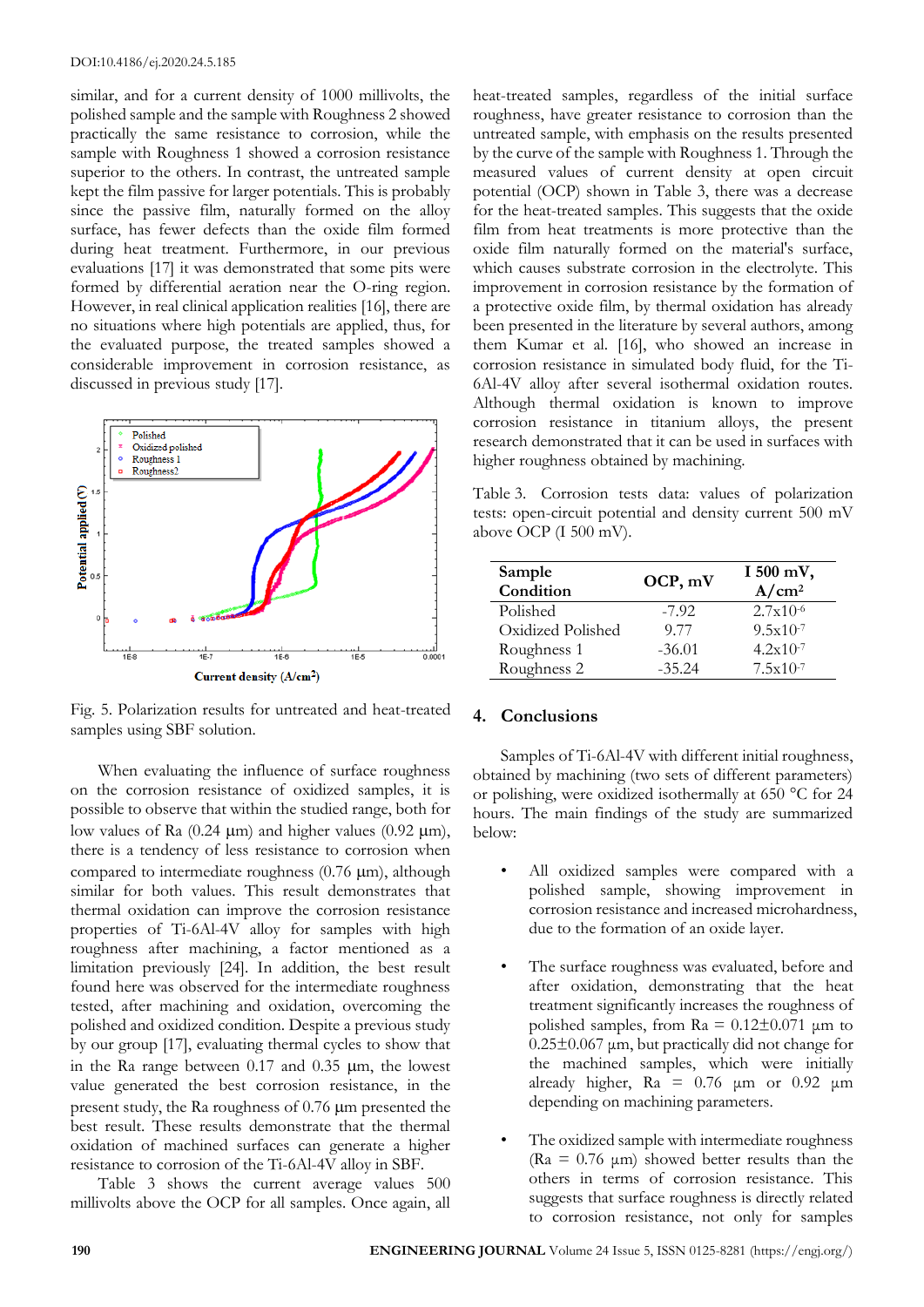without heat treatment, as had already been demonstrated in the literature, but also for heattreated samples.

Finally, it is concluded that thermal oxidation can provide corrosion resistance even for surfaces with high initial roughness, which overcomes the limitation presented by machined surfaces, demonstrating the possibility of using these techniques together for the surface finish of orthopedic and orthodontic implants.

#### **Acknowledgement**

The authors would like to acknowledge FAPEMIG - MinasGerais State Agency for Research and Development for the undergraduate research scholarship.

#### **References**

- [1] X. Liu, P. K. Chu, and C. Ding, "Surface modification of titanium, titanium alloys, and related materials for biomedical applications," *Mater. Sci. Eng. R Reports*, vol. 47, no. 3–4, pp. 49–121, 2004.
- [2] S. Nag, R. Banerjee, and H. L. Fraser, "Microstructural evolution and strengthening mechanisms in Ti-Nb-Zr-Ta, Ti-Mo-Zr-Fe and Ti-15Mo biocompatible alloys," *Mater. Sci. Eng. C*, vol. 25, no. 3, pp. 357–362, 2005.
- [3] M. T. Mohammed, Z. A. Khan, and A. N. Siddiquee, "Beta titanium alloys: The lowest elastic modulus for biomedical applications: A review," *Int. J. Chem. Mol. Nucl. Mater. Metall. Eng.*, vol. 8, p 821–827, 2014.
- [4] M. Geetha, A. K. Singh, R. Asokamani, and A. K. "Gogia, Ti based biomaterials, the ultimate choice for orthopaedic implants—A review," *Prog. Mater Sci.*, vol. 54, pp. 397–425, 2009.
- [5] R. Wauthle, B. Vrancken, B. Beynaerts, K. Jorissen, J. Schrooten, J. P. Kruth, J. Van Humbeeck, "Effects of build orientation and heat treatment on the microstructure and mechanical properties of selective laser melted Ti6Al4V lattice structures," *Addit. Manuf.*, vol. 5, pp. 77–84, 2015.
- [6] A. Antolak-Dudka, P. Płatek, T. Durejko, P. Baranowski, J. Małachowski, M. Sarzyński, and T. Czujko, "Static and dynamic loading behavior of Ti6Al4V honeycomb structures manufactured by Laser Engineered Net Shaping (LENSTM) technology," *Materials (Basel)*, vol. 12, pp. 1–20, 2019.
- [7] A. Szafrańska, A. Antolak-Dudka, P. Baranowski, P. Bogusz, D. Zasada, J. Małachowski, and T. Czujko, "Identification of mechanical properties for titanium alloy Ti-6Al-4V produced using LENS technology," *Materials (Basel)*, vol. 16, pp. 1–19, 2019.
- [8] M. J. Donachie, "Understanding the metallurgy of titanium," in *Titanium: A Technical Guide*, 2nd ed. Ohio: ASM International, 2000, ch. 3, sec. 2, pp. 13– 24.
- [9] M. Peters, J. Hemptenmacher, J. Kumpfert, and C. Leyens, "Structure and properties of titanium and titanium alloys," in *Titanium and Titanium Alloys: Fundamentals and Applications*, 1st ed. Weinheim, Germany: Wiley-VCH, 2003, ch. 1, sec. 1.10, pp. 1-35.
- [10] Q. Chen and G. A. Thouas, "Metallic implant biomaterials," *Mater. Sci. Eng. R*, vol. 87, pp. 1–57, 2015.
- [11] S. Izman et al., "Surface modification techniques for biomedical grade of titanium alloys: Oxidation, carburization and ion implantation processes," in *Titanium Alloys - Towards Achieving Enhanced Properties for Diversified Applications*, 1st ed. London, UK, 2012, ch. 9, pp. 201–228.
- [12] K. Aniołek, M. Kupka, A. Barylski, and G. Dercz, "Mechanical and tribological properties of oxide layers obtained on titanium in the thermal oxidation process," *Appl. Surf. Sci.*, vol. 357, pp. 1419–1426, 2015.
- [13] Y. Oshida, "Prologue," in *Bioscience and Bioengineering of Titanium Materials*. Oxford, UK: Elsevier, 2007, pp. xiii–xiv.
- [14] B. D. Boyan, T. W. Hummert, D. D. Dean, and Z. Schwartz, "Role of material surfaces in regulating bone and cartilage cell response," *Biomaterials*, vol. 17, pp. 137–146, 1996.
- [15] B. Chehroudi, D. McDonnell, and D. M. Brunette, "The effects of micromachined surfaces on formation of bonelike tissue on subcutaneous implants as assessed by radiography and computer image processing," *J. Biomed. Mater. Res.*, vol. 34, pp. 279–290, 1998.
- [16] S. Kumar, T. S. N. Sankara Narayanan, S. Ganesh Sundara Raman, and S. K. Seshadri, "Thermal oxidation of Ti6Al4V alloy: Microstructural and electrochemical characterization," *Mater. Chem. Phys.*, vol. 119, no. 1–2, pp. 337–346, 2010.
- [17] C. A. R. Maestro, A. H. S. Bueno, and A. M. de Sousa Malafaia, "Cyclic thermal oxidation evaluation to improve Ti6Al4V surface in applications as biomaterial," *J. Mater. Eng. Perform.*, vol. 28, no. 8, pp. 4991–4997, 2019.
- [18] S. Wang, Y. Liu, C. Zhang, Z. Liao, and W. Liu, "The improvement of wettability, biotribological behavior and corrosion resistance of titanium alloy pretreated by thermal oxidation," *Tribol. Int.*, vol. 79, pp. 174– 182, 2014.
- [19] M. T. Mohammed, "Development of surface structure and characteristics of thermally oxidized β-Ti alloy for biomedical applications," *Mater. Res. Express*, vol. 6, no. 10, p. 106589, 2019.
- [20] M. Wen, C. Wen, P. Hodgson, and Y. Li, "Improvement of the biomedical properties of titanium using SMAT and thermal oxidation," *Colloids Surfaces B Biointerfaces*, vol. 116, pp. 658–665, 2014.
- [21] M. C. García-Alonso et al., "In vitro corrosion behaviour and osteoblast response of thermally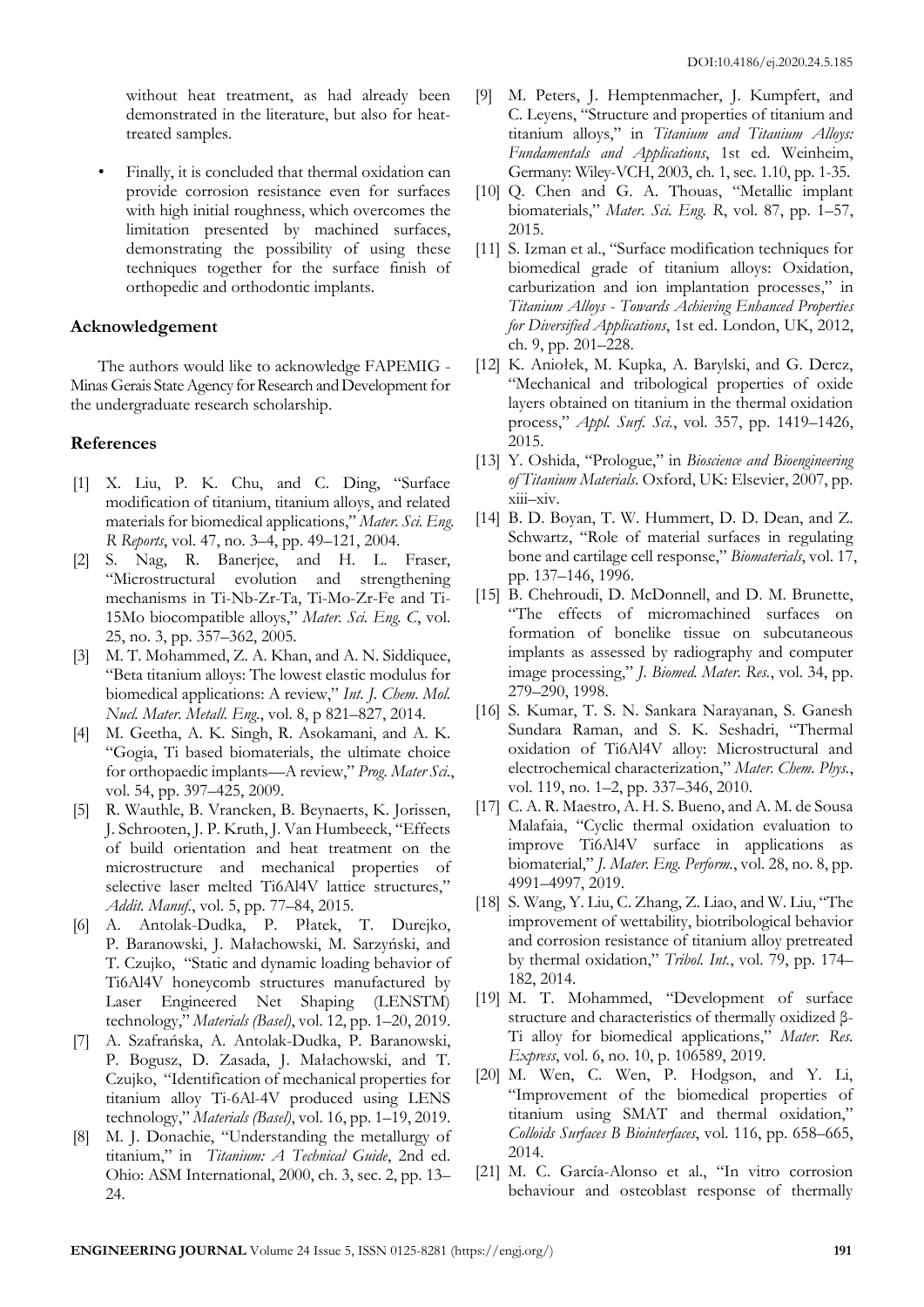oxidised Ti6Al4V alloy," *Biomaterials*, vol. 24, no. 1, pp. 19–26, 2003.

- [22] L. Saldaña et al., "Concentration-dependent effects of titanium and aluminium ions released from thermally oxidized Ti6Al4V alloy on human osteoblasts," *J. Biomed. Mater. Res. - Part A*, vol. 77, no. 2, pp. 220–229, 2006.
- [23] P. Kasemanankul, N. Witit-Anun, S. Chaiyakun, and P. Limsuwan, "Apatite formation on rutile TiO<sub>2</sub> film deposited using dual cathode DC unbalanced Magnetron sputtering," *Eng. J.* vol. 16, pp. 37–44, 2012.
- [24] S. L. M. Ribeiro Filho, C. H. Lauro, A. H. S. Bueno, and L. C. Brandão, "Influence cutting parameters on the surface quality and corrosion behavior of Ti-6Al-4V alloy in synthetic body environment (SBF) using Response Surface Method," *Meas. J. Int. Meas. Confed.*, vol. 88, pp. 223–237, 2016.
- [25] T. Kokubo and H. Takadama, "How useful is SBF in predicting in vivo bone bioactivity?," *Biomaterials*, vol. 27, no. 15, pp. 2907–2915, May 2006.
- [26] A. Bloyce, P. Y. Qi, H. Dong, and T. Bell, "Surface modification of titanium alloys for combined

improvements in corrosion and wear resistance," *Surf. Coatings Technol.*, vol. 107, no. 2–3, pp. 125–132, 1998.

- [27] K. M. Speck and A. C. Fraker, "Anodic polarization behavior of Ti-Ni and Ti-6A 1-4 V in simulated physiological solutions," *J. Dent. Res.*, vol. 59, no. 10, pp. 1590–1595, 1980.
- [28] S. Wang, Z. Liao, Y. Liu, and W. Liu, "Influence of thermal oxidation temperature on the microstructural and tribological behavior of Ti6Al4V alloy," *Surf. Coatings Technol.,* vol. 240, pp. 470–477, 2014.
- [29] A. Verma, A. Basu, A. K. Bakhshi, and S. A. Agnihotry, "Structural, optical and electrochemical properties of sol-gel derived TiO2 films: Annealing effects," *Solid State Ionics*, vol. 176, no. 29–30, pp. 2285–2295, 2005.
- [30] R. L. Williams, S. A. Brown, and K. Merritt, "Electrochemical studies on the influence of proteins on the corrosion of implant alloys," *Biomaterials*, vol. 9, no. 2, pp. 181–186, 1988.



**Carolina Aurélia Ribeiro Maestro** was born in Congonhas, MG, Brazil in 1992. She received the B.S. in 2019 and started M.S. in Mechanical Engineering in 2020 at Federal University of São João Del Rei. During his undergraduation she performed an internship at SIMaP group from Université Grenoble Alpes (France) in 2018.

From 2016 to 2018, she was involved in studies related to the use of thermal oxidation to improve biomaterial properties of titanium alloy, publishing one article. During internship she studied high temperature oxidation/creep relation in stainless steel. Her research interests now, besides biomaterials, include mechanical loading and corrosion processes related to hydrogen permeation and embrittlement in steels used at oil and gas industries.



**Marina Cristina Ferreira** was born in São João Del Rei, MG, Brazil in 1993. She received the B.S. in 2017 and is now is working as maintenance coordinator in a alcohol industry, since 2018. She started a master of business administration in industrial maintenance in 2019 at Senai Faculty.

From 2016 to 2017, she was involved in studies related to the use of thermal oxidation to improve biomaterial properties of titanium alloy, after machining process. This research was the basis for the present paper.



**Alysson Helton Santos Bueno** was born in Brazil in 1976. He received the B.S. in Industrial Mechanical Engineering in 1999 from Federal University of São João Del Rei and M.S. and the D.Sc. degrees in metallurgical and materials engineering from the Federal University of Rio de Janeiro, in 2003 and 2007, respectively. During the period of 2014/2015 he performed a post-doc at Leeds University (England).

From 2006 to 2008, he was lecturer in Federal University of Rio de Janeiro and since 2009, he has been a Researcher and Professor with the Mechanical Engineering Department, Federal University of São João Del Rei. He is the author of 18 articles. Her research interests include

corrosion of metallic materials and concrete, focusing in oil and gas industry, but also publishing studies related to biomaterials and soil corrosion. The researches under development including the effects of temperature, pressure, CO2, H2S and also mechanical loading on the corrosion resistance of steels employed in pipelines used for oil and gas transport.